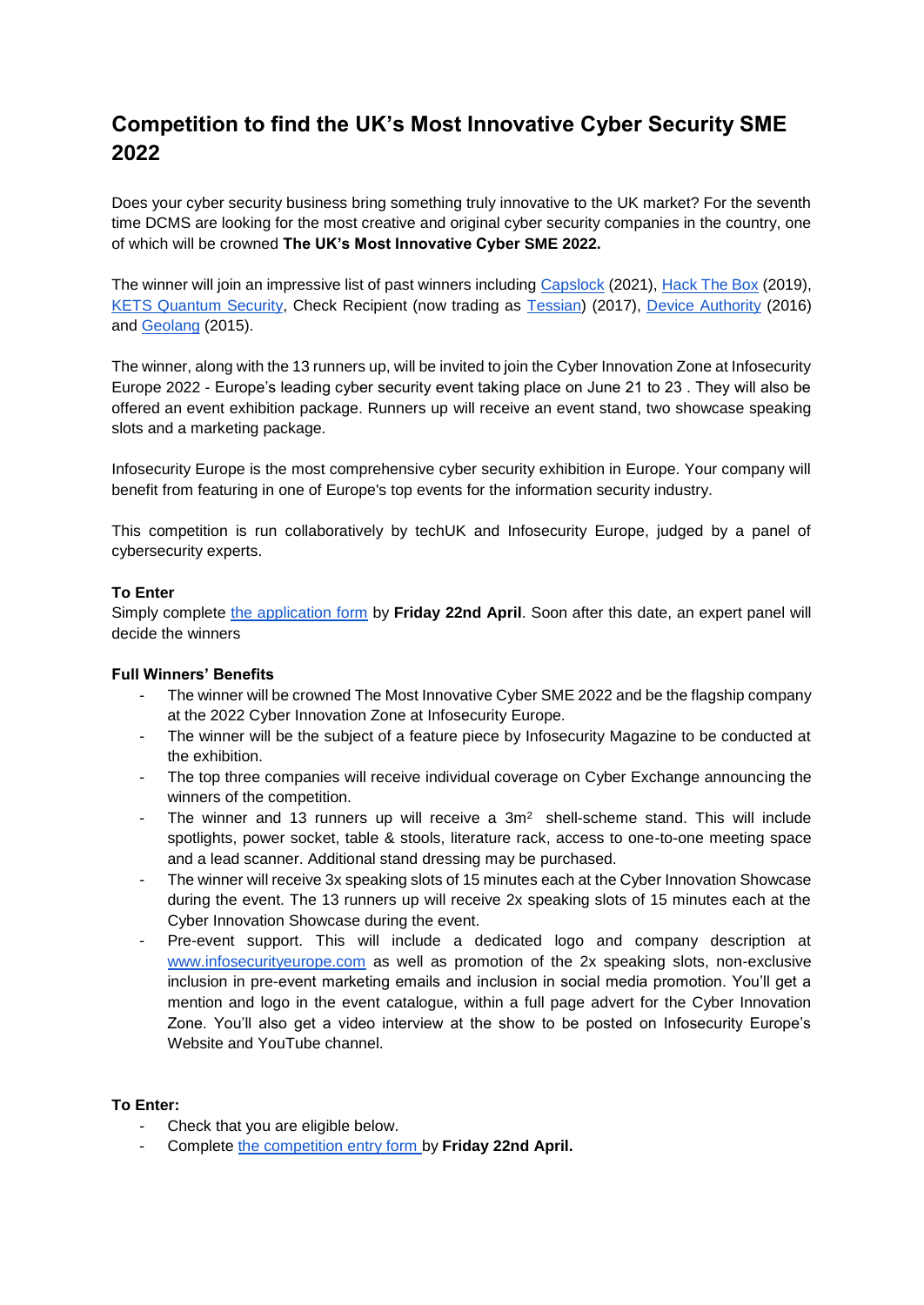## **Eligibility:**

The competition is open to:

- Micro, small and medium business registered in the UK and;
- Principally a cyber security company and;
- Be selling products or services originating substantially in the UK or adding significant value to a product or service originating outside of the UK and;
- Have never previously participated in the Cyber Innovation Zone at Infosecurity Europe and;
- Are not currently registered to exhibit at Infosecurity Europe 2022 in any other capacity.
- All competition winners acknowledge that an administration fee of £290+VAT is payable by them to the event organisers in order to exhibit at the event and receive all winners' benefits.
- Full T&Cs are available below.

For further information, or if you have any questions, please contact [abiola.agbalaya@reedexpo.co.uk.](mailto:Abiola.Agbalaya@reedexpo.co.uk) .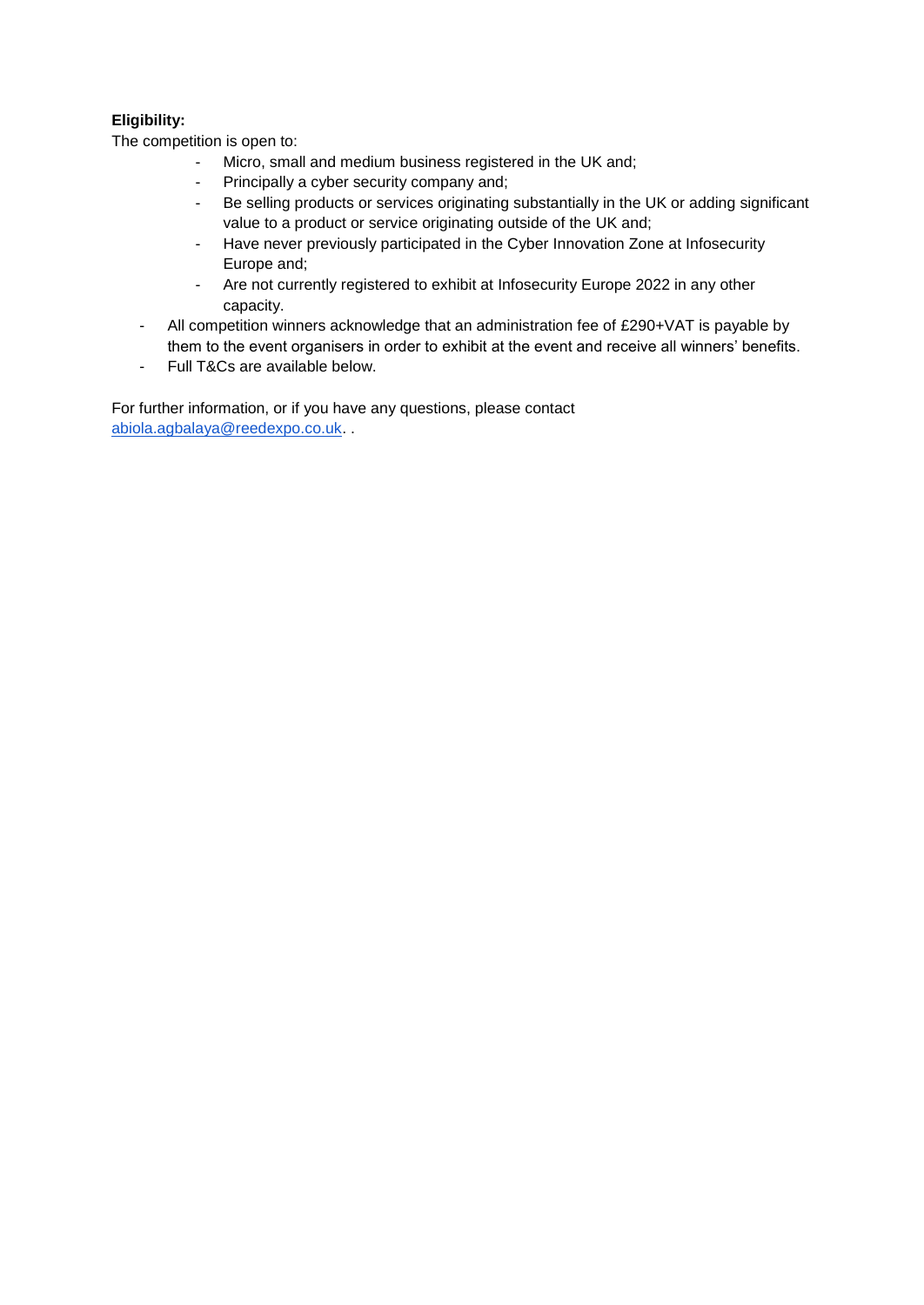## **Terms and conditions:**

## **1. General**

1.1 All UK-based Micro, Small and Medium companies registered with Companies House may participate in the competition.

1.2 Companies applying cannot be separately exhibiting during Infosecurity Europe 2022

1.3 Companies who have exhibited in the Innovation Zone at Infosecurity Europe 2015 to 2021 are not eligible to apply.

1.4 Successful applicants selected for a stand in the Innovation Zone, will be required to pay a contribution of £290+VAT directly to the event organisers on confirmation of selection. Companies are also liable for their own insurance costs and any additional marketing costs and stall dressings other than that stated under the winners' benefits section of the competition advert.

1.5 If you are successful you must ensure that the stand is covered for the duration of Infosecurity Europe from 21st to 23 June 2022.

1.6 Meets the definition of a micro, small or medium-sized businesses as defined by the Companies Act 2006.

## **2. Requirements for Participants**

You must comply with ALL of the following conditions:

2.1 You correctly complete and submit the appropriate documentation required for the competition by the required deadline. The judging panel reserves the right to reject any application that it considers for any reason to be unsuitable.

2.2 You only promote the trading and brand names detailed in your competition submission.

2.3 You can demonstrate that you are:

- selling products or services originating substantially in the UK; or
- adding significant value to a product or service of non-UK origin;
- 2.4 You must be primarily a cyber security company.

2.5 You must accept full responsibility for insurance for any risks associated with taking part in Infosecurity Europe 2022 and any additional activity, including unexpected or uncontrollable events e.g. war, flood, avalanche, terrorist attack etc. The organisers of the competition will not be liable for the consequences of any such risks or any costs incurred.

## **3. The Organiser reserves the right to withdraw your participation at any time, if you:**

3.1 Fail to comply with any of these Terms & Conditions;

3.2 Cause embarrassment to the event host or other participants involved in the activity, for example, by inappropriate or offensive behaviour or by the promotion of products or services of an unacceptably low quality or of an inappropriate or offensive nature. The final decision on acceptability